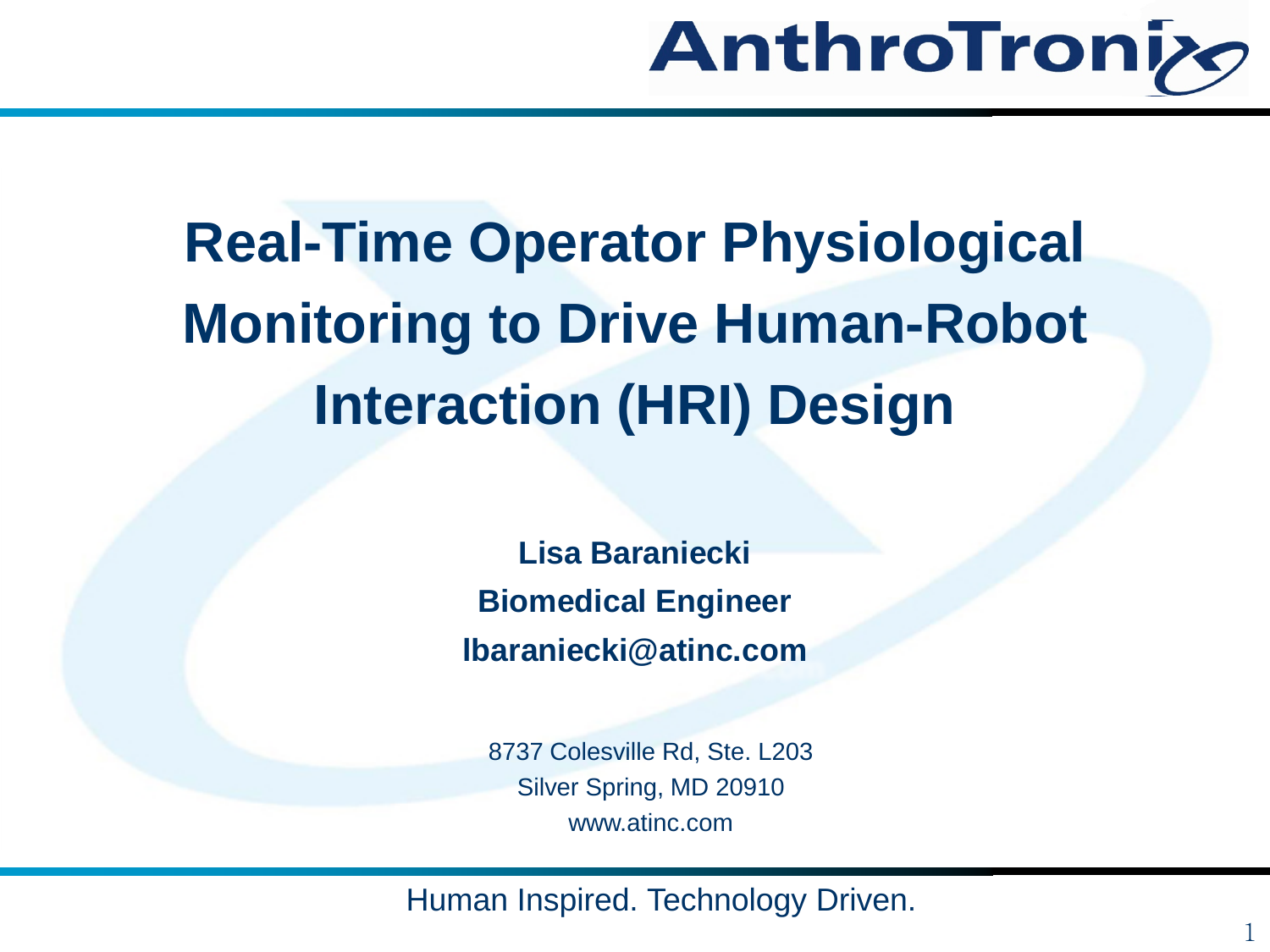### **Background**



#### Shared work spaces Shared or dependent tasks Shared "mental models"





**Conceptualization Manipulation Pattern** recognition **Computation Expendability** 

Robot Ability



#### Shared situation awareness Affective awareness Kinetic actions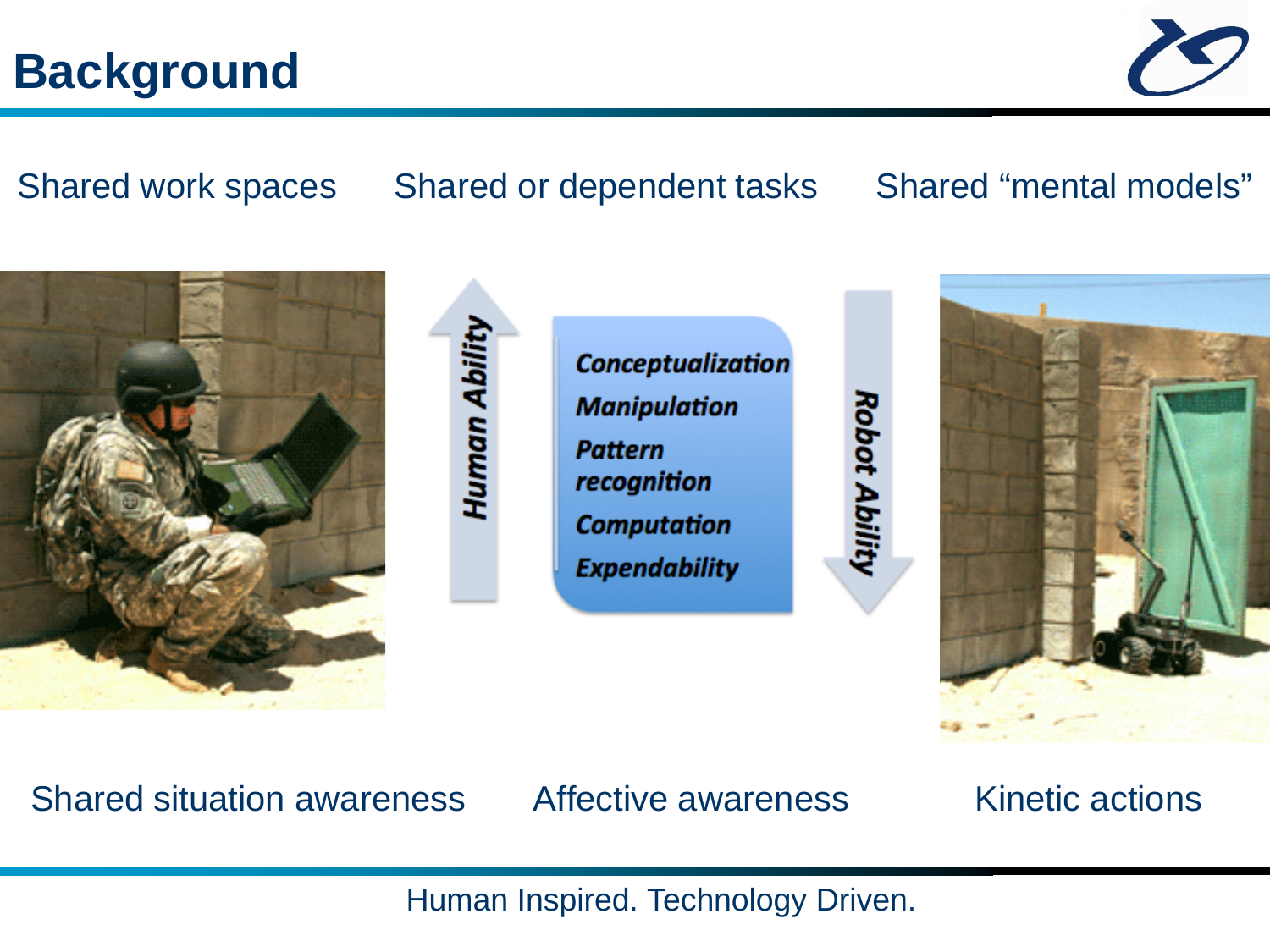#### **Limitations**



- **The capabilities of robots are constrained by interaction limitations**
	- Effectiveness of automation is dependent on human control capabilities
	- Robot performance is often dictated by operator skill
	- Interaction is largely dictated by interface design



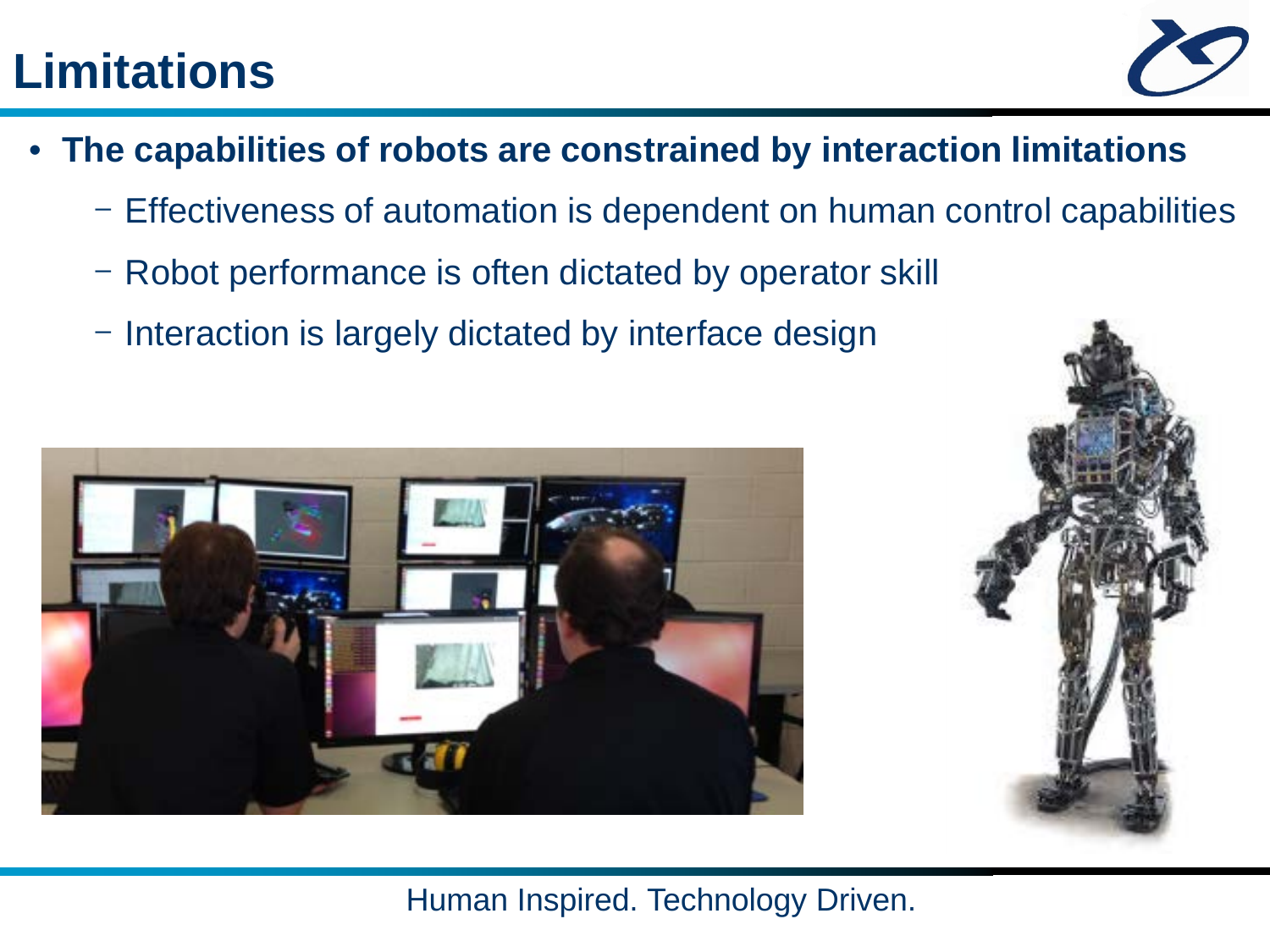## **Art vs. Science**



- **Interface design is currently more of an art than a science**
	- Often based on engineering principles and robot functionality
	- Designers depend on user adaptability
	- Significant training time is currently required



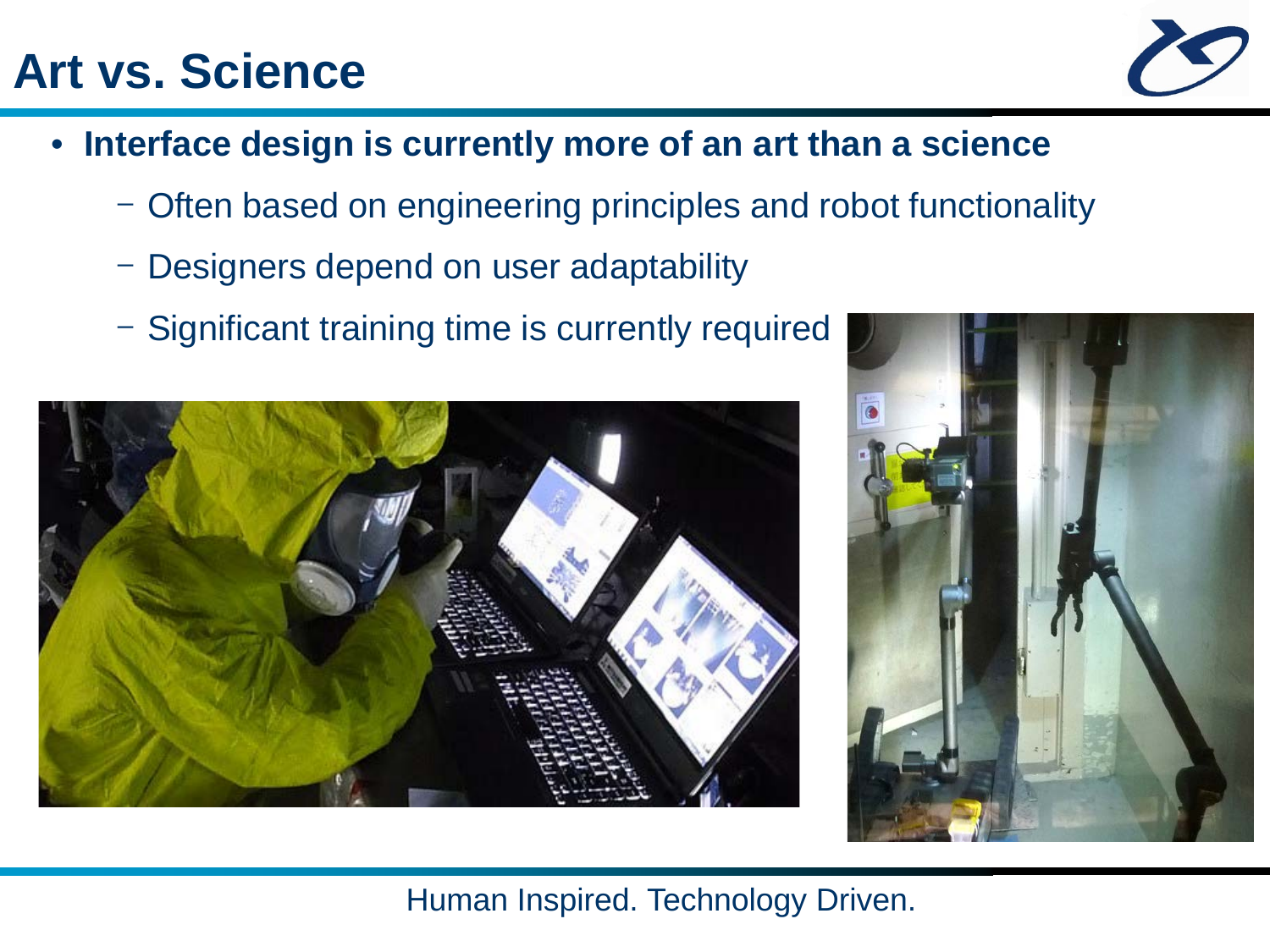

- **Interfaces must account for dynamic changes in interaction parameters** 
	- -Human/Robot/Mission parameters
	- -Environment/Dispositions/SOPs/ROEs
- **Effective human-robot team interaction must optimize task allocation**
	- -Exploit strengths and capabilities of humans and machines
	- -Compensate for limitations of humans and machines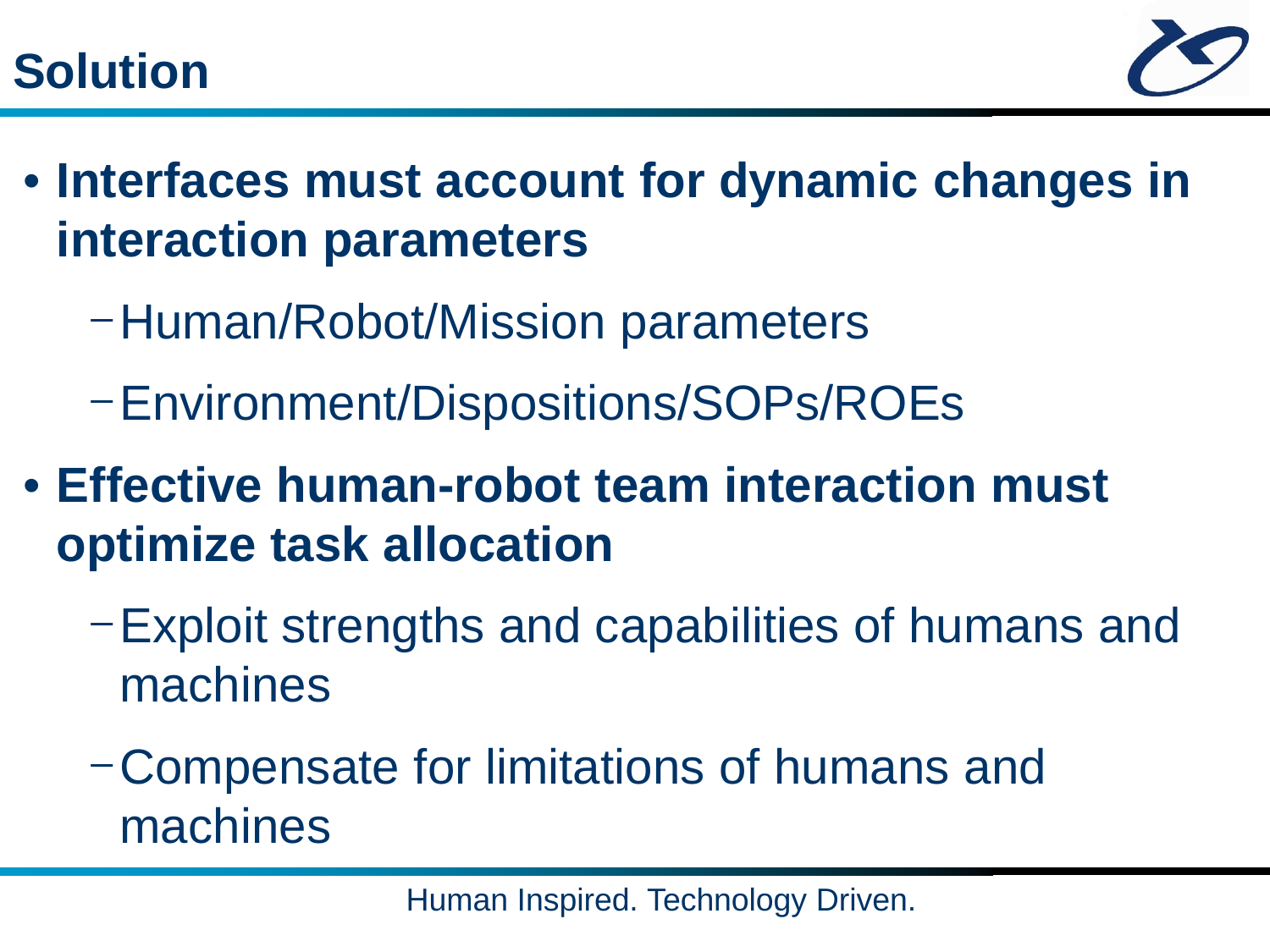#### **Efforts in HRI**





- **DRC Evaluation**
- **Dynamic Robot Operator Interface Design (DROID) Assessment, Guidance, and Engineering Tool (AGENT)**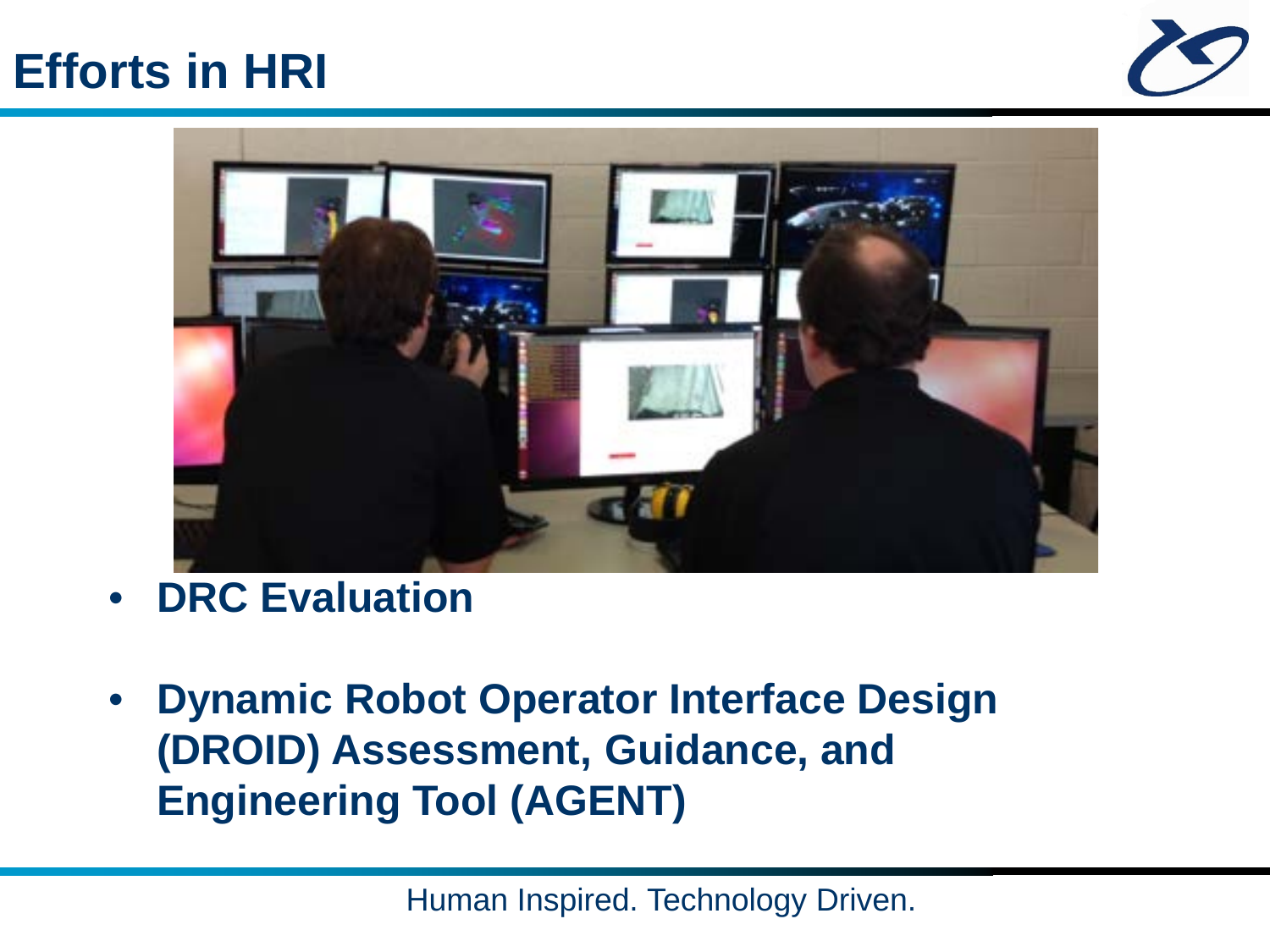### **Primary Task**



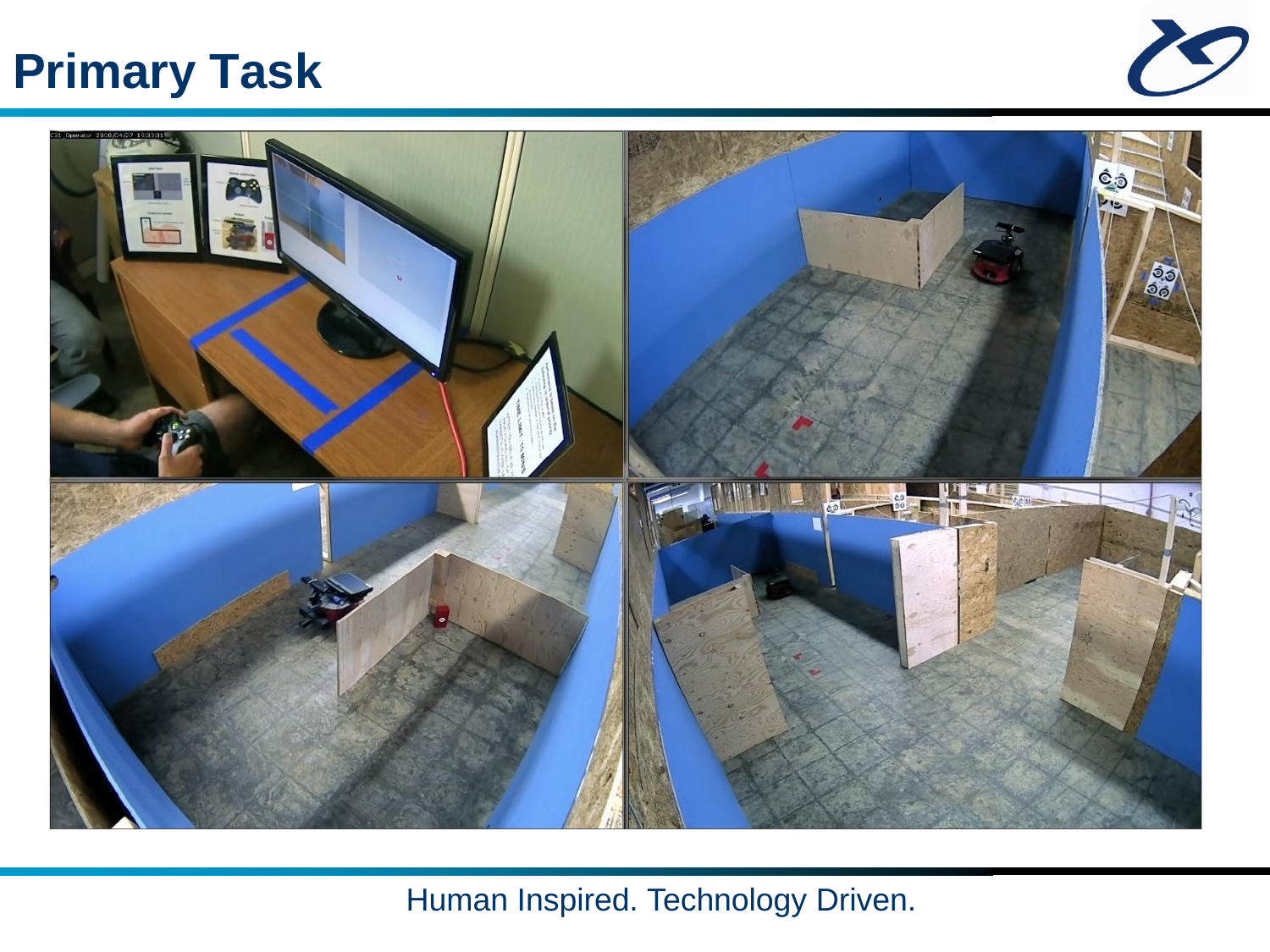



## **Interface**

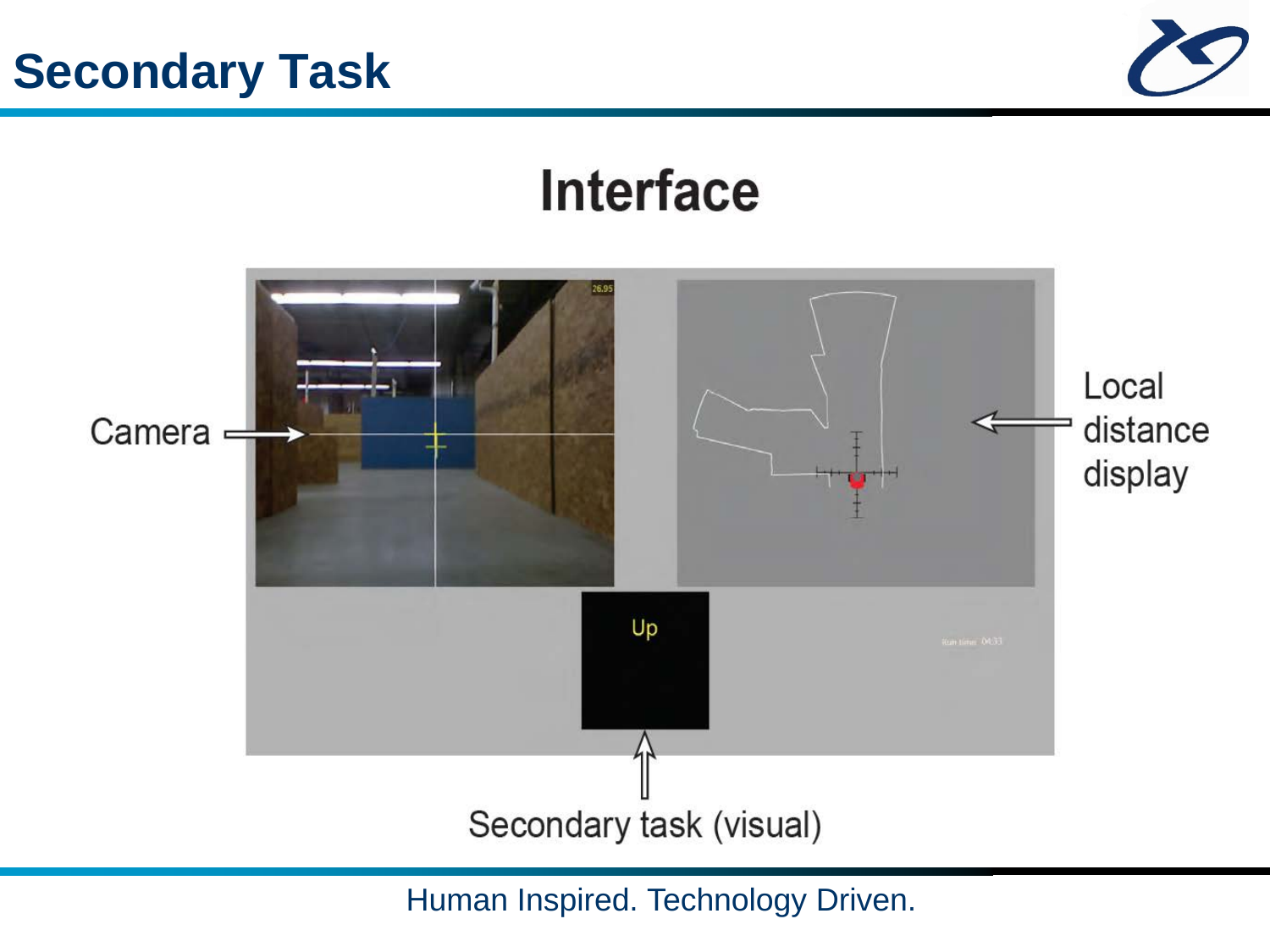## **Physiological Metrics**



- **Provide objective assessment of operator state**
	- Cognitive and affective state detection
	- Verbal vs Spatial working memory load
- **Can be empirically correlated to performance metrics**
	- Insight into underlying cognitive/ psychomotor/ affective processes

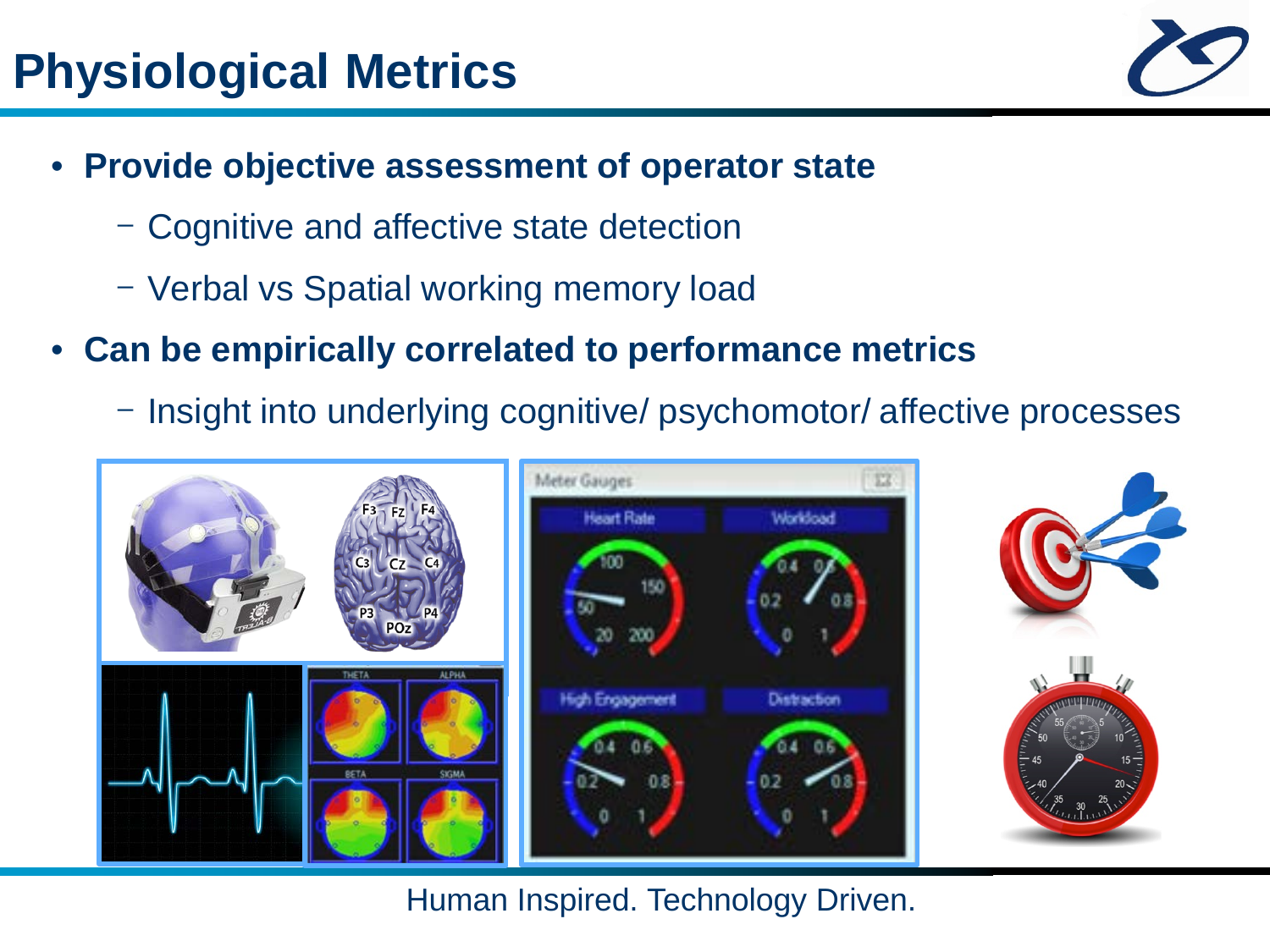#### **Findings**



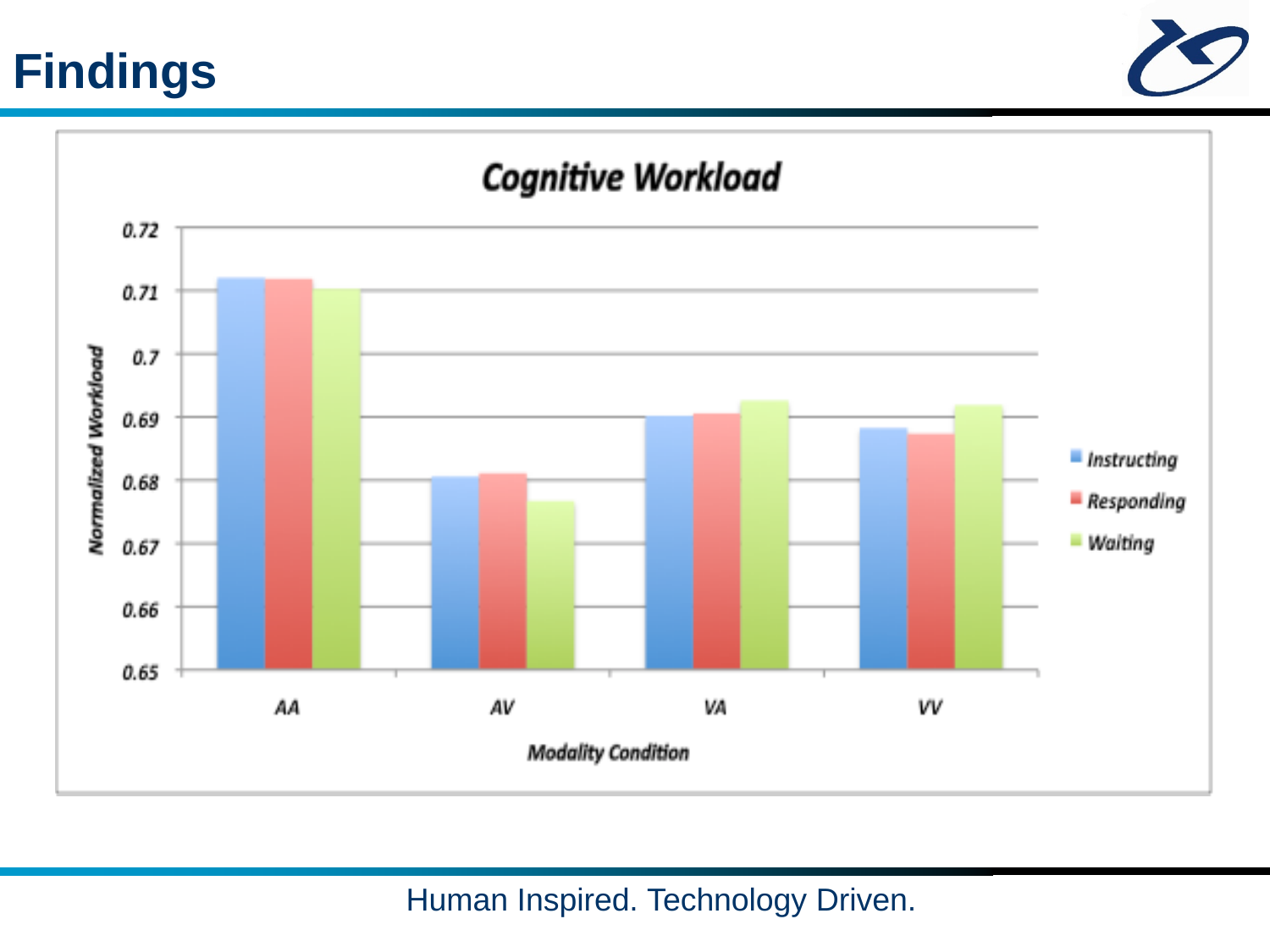![](_page_10_Picture_1.jpeg)

- -Support modularity and redundancy
- Customizable to specific mission, operator, and robot configurations
- -Able to be reconfigured on the fly
- -Automatically reconfigure in response to:
	- -Operator state
	- -Robot state
	- -Environmental factors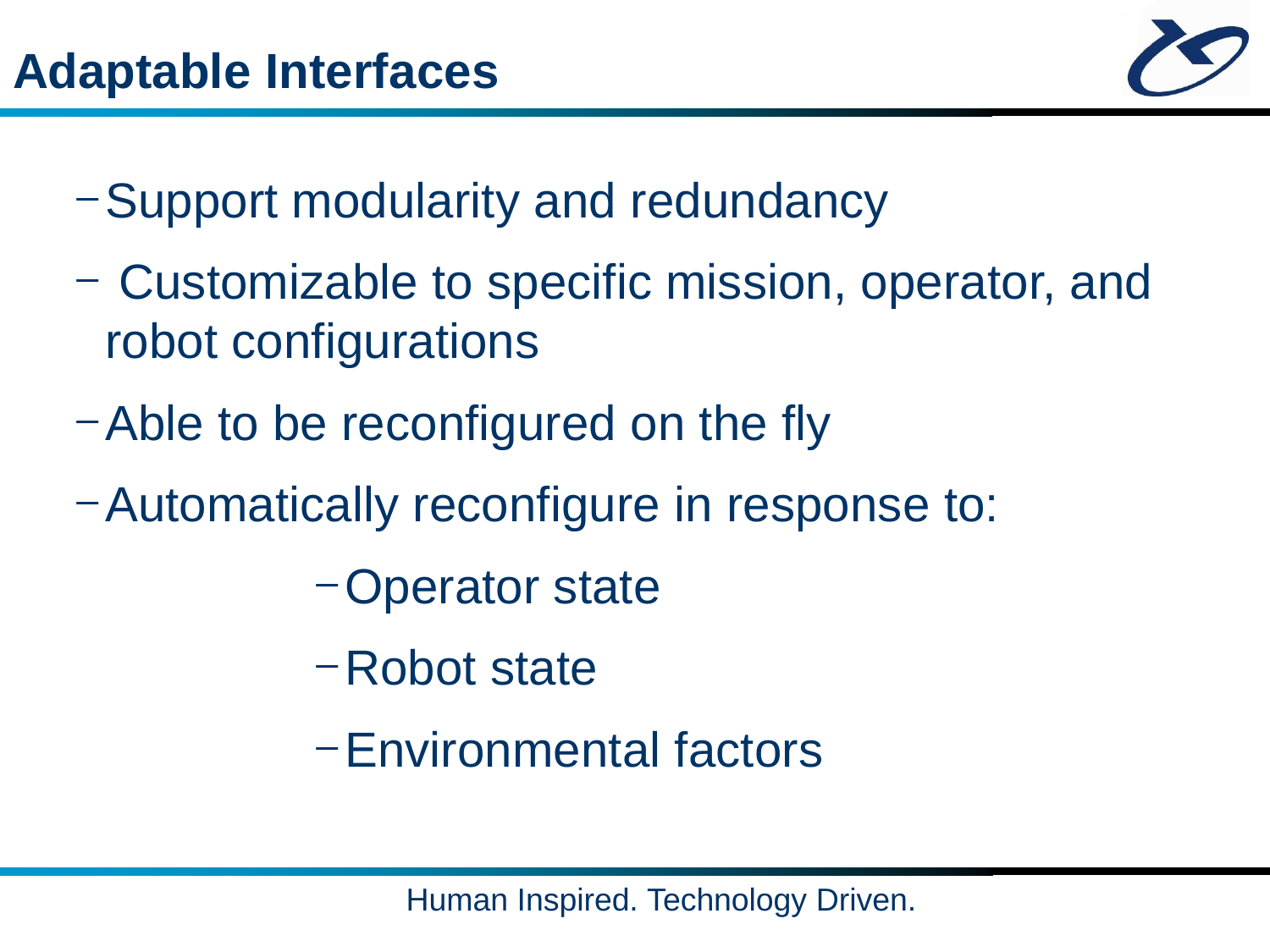### **HRI Design Ontology**

![](_page_11_Figure_2.jpeg)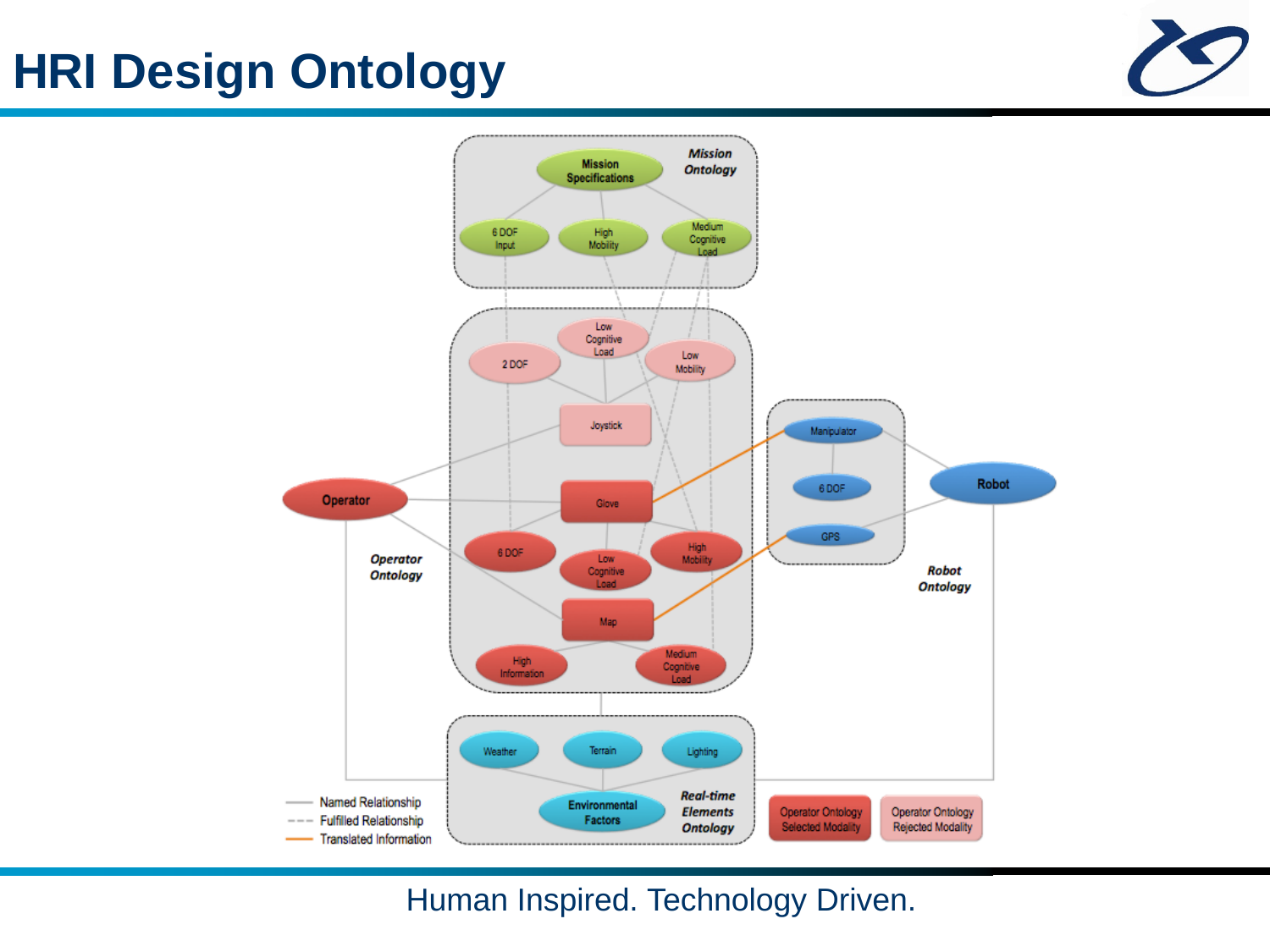## **Design Ontology (Mission)**

![](_page_12_Picture_1.jpeg)

- **Ontology relates concepts within underlying taxonomy**
	- Smart agent software architecture, underlying database and ontology to support automated HRI design guidance
	- Formulate ontologies to allow analysis using an autonomous reasoning agent
	- Set of relationships are of particular importance for analysis
	- Based on scientifically-grounded design principles and validated assessment metrics

![](_page_12_Figure_7.jpeg)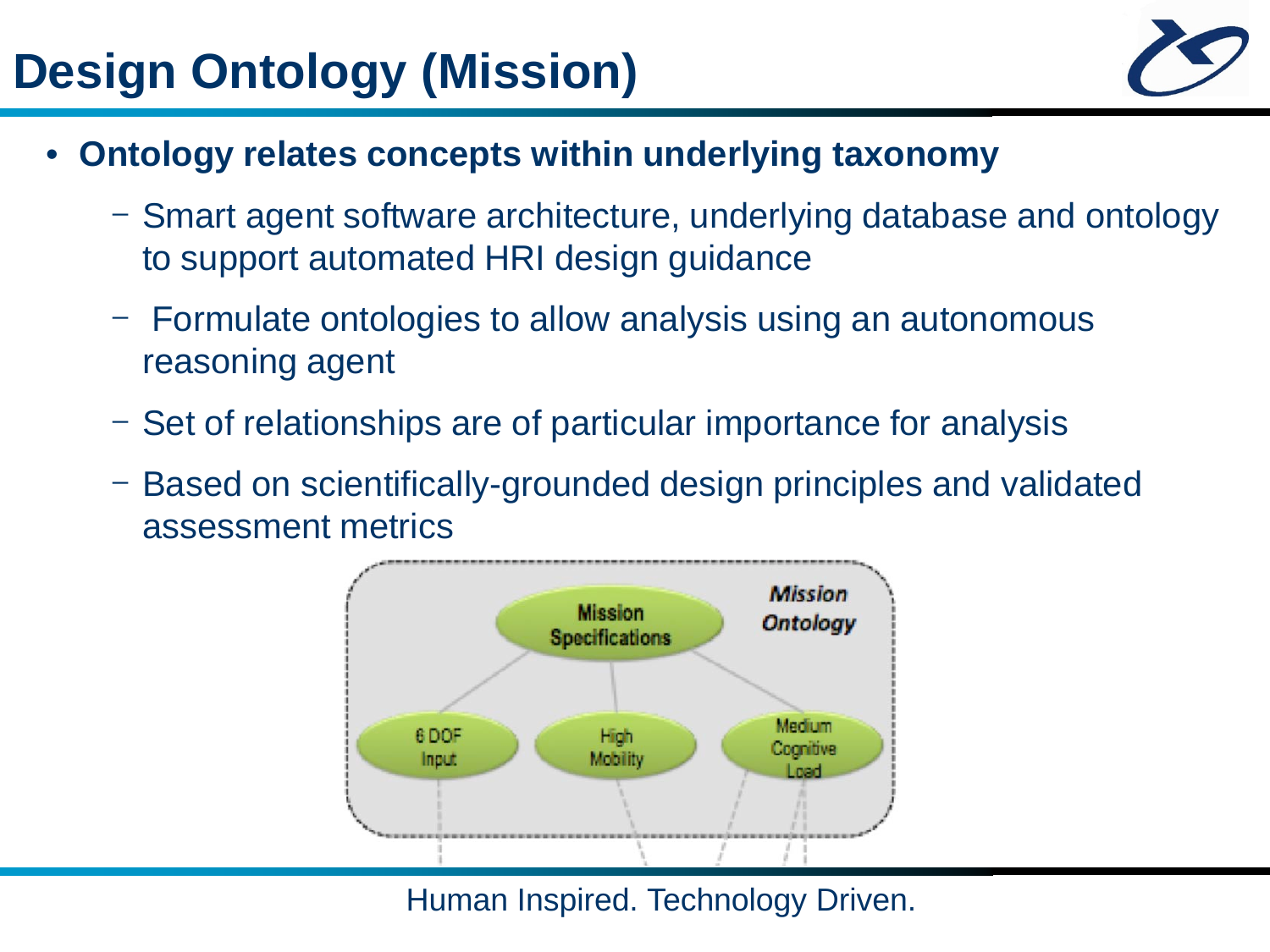![](_page_13_Picture_0.jpeg)

![](_page_13_Picture_1.jpeg)

- **Based on Multi-disciplinary HRI design process**
	- Involve stakeholders early in design process
	- Leverage strengths/weaknesses of humans and robots
	- Act as a translator between humans and robots
	- Mission-centric approach
	- Multi-modal and adaptive interfaces

![](_page_13_Figure_8.jpeg)

#### Taxonomy of Human and Robot Skills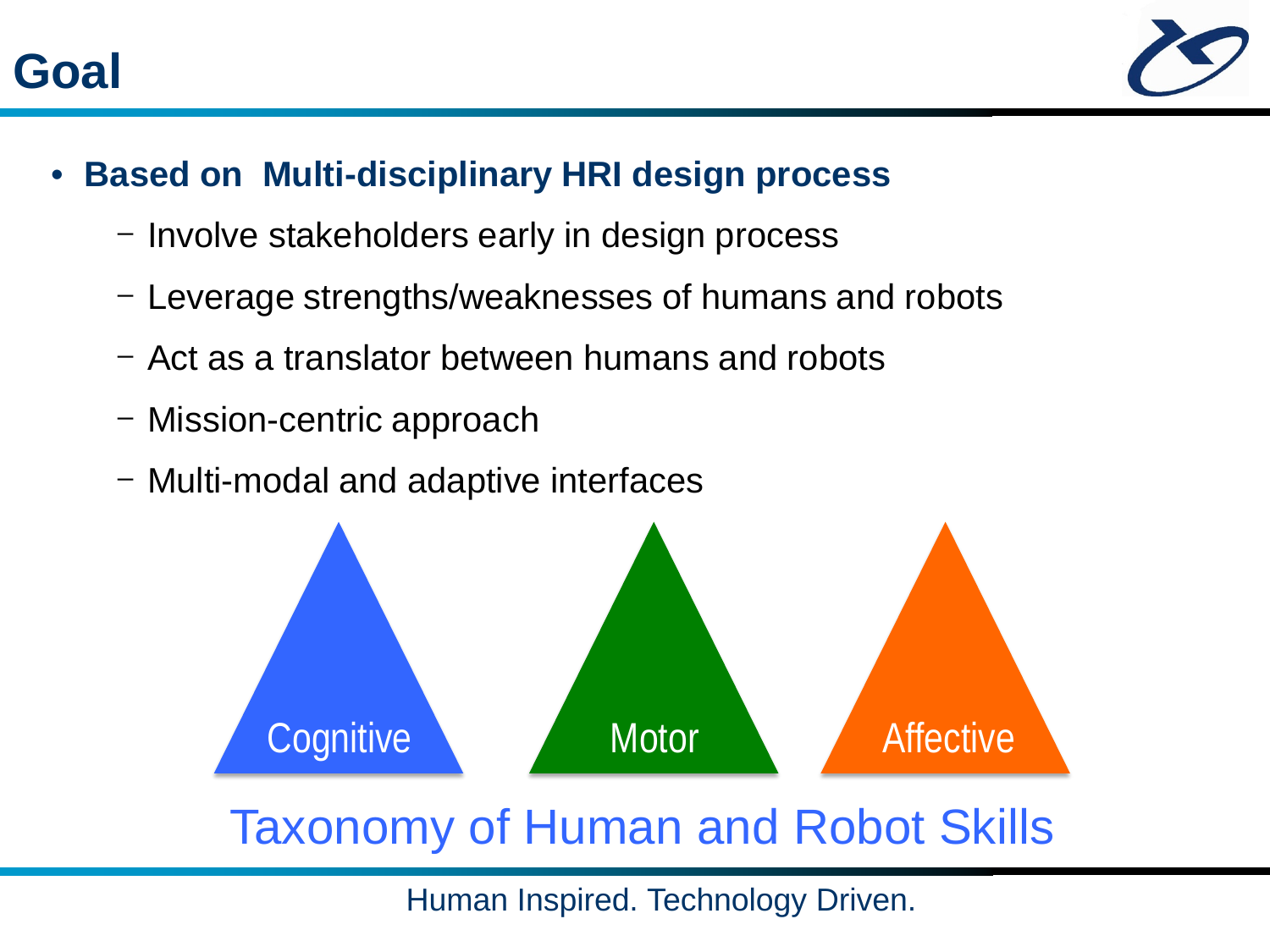#### **Take Home**

![](_page_14_Picture_1.jpeg)

- **HRI should be considered from the beginning influencing robotic design**
- **Empirically-based methodology is needed**
- **Operator physiological monitoring can provide objective and quantifiable data to drive HRI design and assessment**
- **Real-time physiological measures can be used to drive adaptive interfaces**